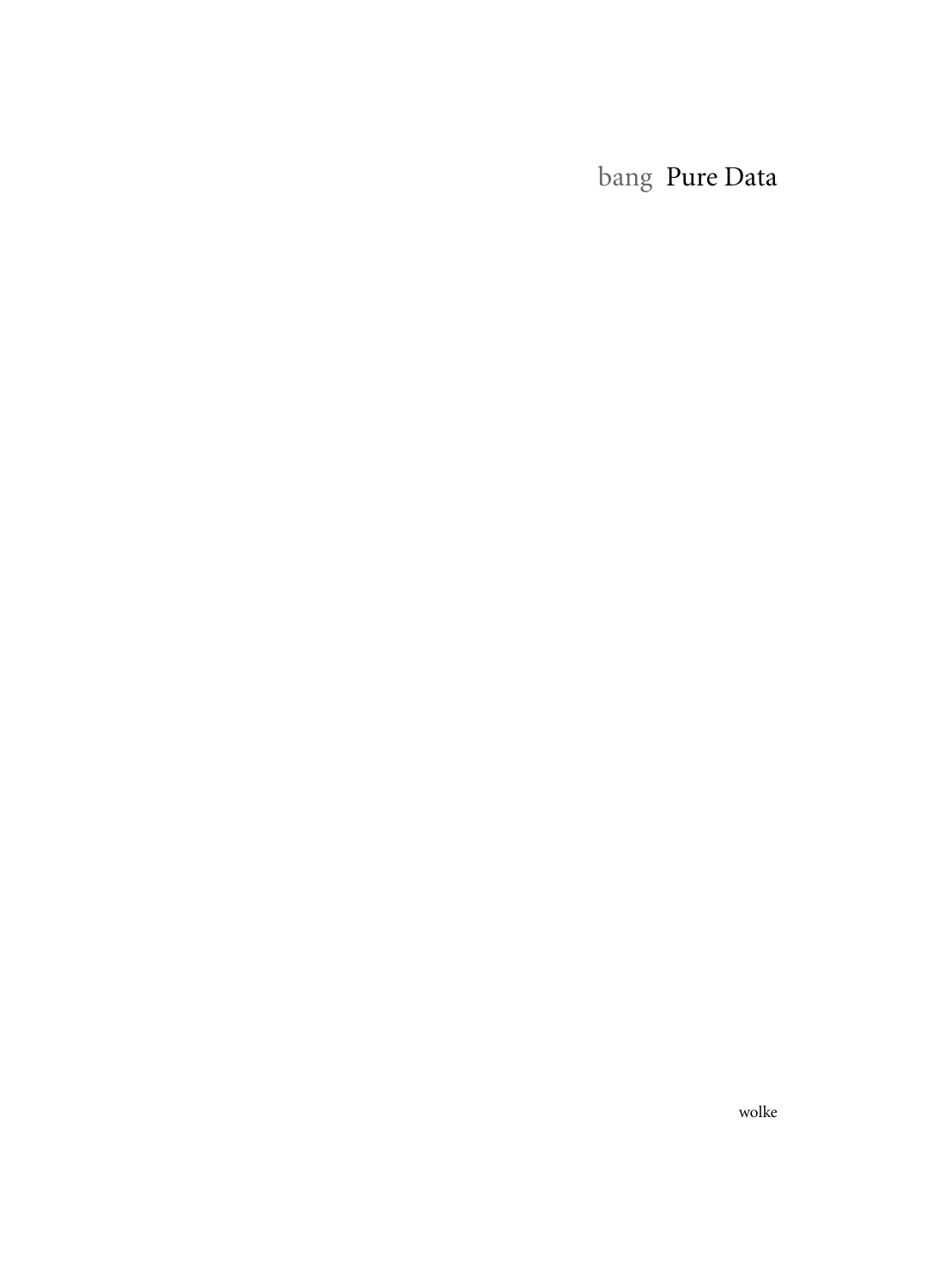First Edition 2006 © by pd-graz Verein zur Förderung der Open Source Software Pure Data All rights reserved by the publisher Wolke Verlag, Hofheim Coordination: Fränk Zimmer Translations: Aileen Derieg and Maureen Levis Lectors: Aileen Derieg, Florian Hollerweger, IOhannes m zmölnig Cover design: pd-graz Photographs: Uwe Vollmann and Irmgard Jäger Photo selection: Reni Hofmüller Typesetting: michon, Hofheim Printing: Fuldaer Verlagsanstalt

pd-graz is:

Lukas Gruber, Reni Hofmüller, Florian Hollerweger, Georg Holzmann, Karin Koschell, Thomas Musil, Markus Noisternig, Renate Oblak, Michael Pinter, Peter Plessas, Nicole Pruckermayr, Winfried Ritsch, Romana Rust, Uwe Vollmann, Franz Xaver, Ales Zemene, Fränk Zimmer, IOhannes m zmölnig.

http://pd-graz.mur.at

Sponsored by:

## **BUNDESKANZLERAMT** KUNST



GRAZ Stadt Kultur

ISBN-10: 3-936000-37-9 ISBN-13: 978-3-936000-37-5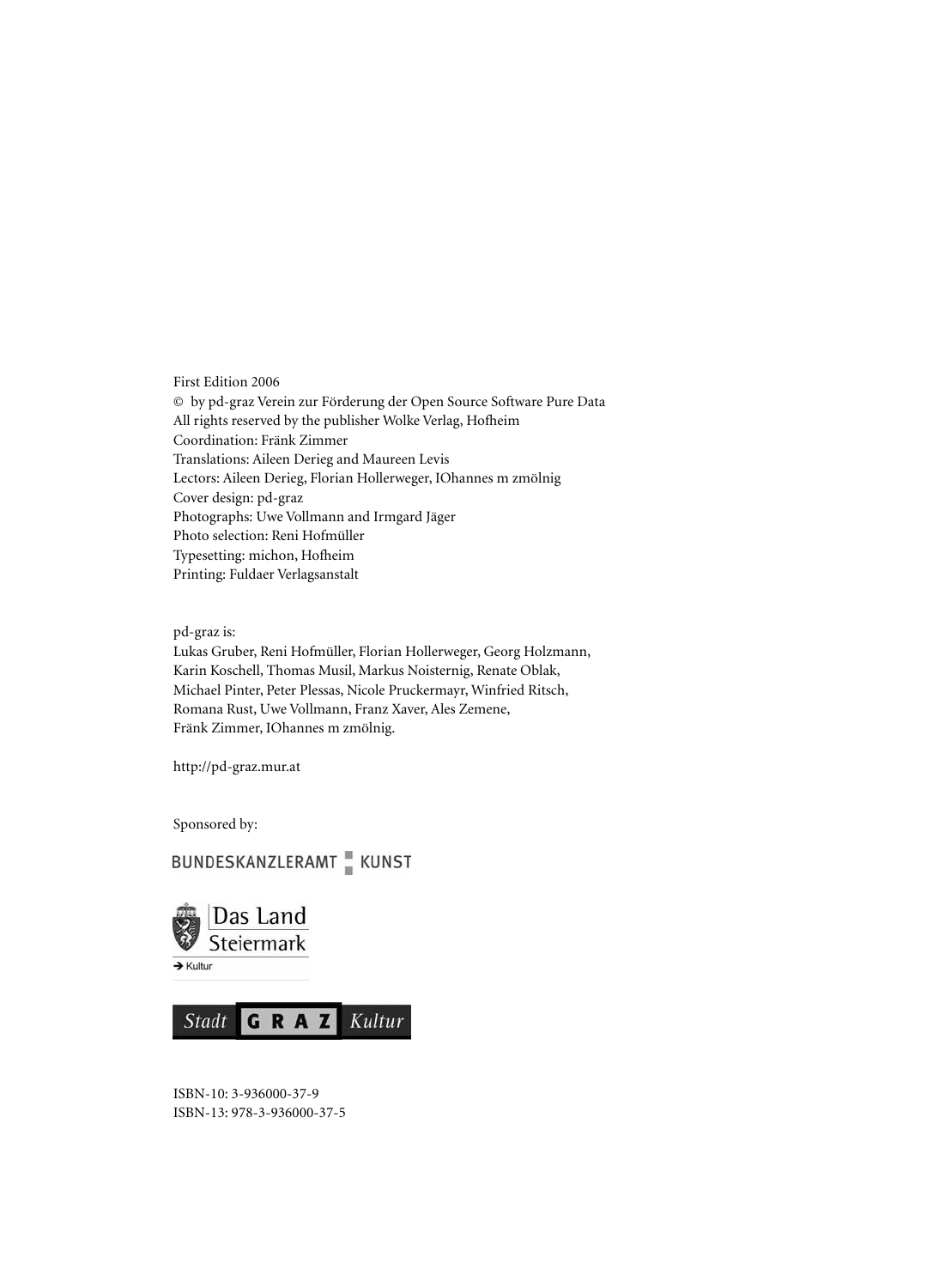## **Content**

| <b>WINFRIED RITSCH</b><br>Does Pure Data Dream of Electric Violins?<br>011                                             |
|------------------------------------------------------------------------------------------------------------------------|
| REINHARD BRAUN<br>Media Environments as Cultural Practices:<br>Open Source Communities, Art and Computer Games<br>021  |
| ANDREY SAVITSKY<br>An Exciting Journey of Research and Experimentation<br>029                                          |
| ANDREA MAYR<br>Pd as Open Source Community<br>- 033                                                                    |
| THOMAS MUSIL / HARALD A. WILTSCHE<br>I'm the Operator with the Pocket Calculator. Some Reflections on Pure Data<br>043 |
| <b>CYRILLE HENRY</b><br><b>Basic Physical Modeling Concepts</b><br>- 049                                               |
| THOMAS GRILL<br>Pure words - (Ab)using Pd for Text-Based Score Generation<br>-061                                      |
| <b>SUSANNE SCHMIDT</b><br>Why Do People Develop Free Software?<br>067                                                  |
| HANS-CHRISTOPH STEINER<br>Building Your Own Instrument with Pd<br>073                                                  |
| <b>BRIAN JURISH</b><br>Music as a Formal Language<br>- 081                                                             |
| JAMES TITTLE / IOHANNES ZMÖLNIG<br>Pd & Synaesthesia<br>- 091                                                          |
| JÜRGEN HOFBAUER / MARC RIES<br>Is Pd Art? No and Yes. Two Attempts<br>- 107                                            |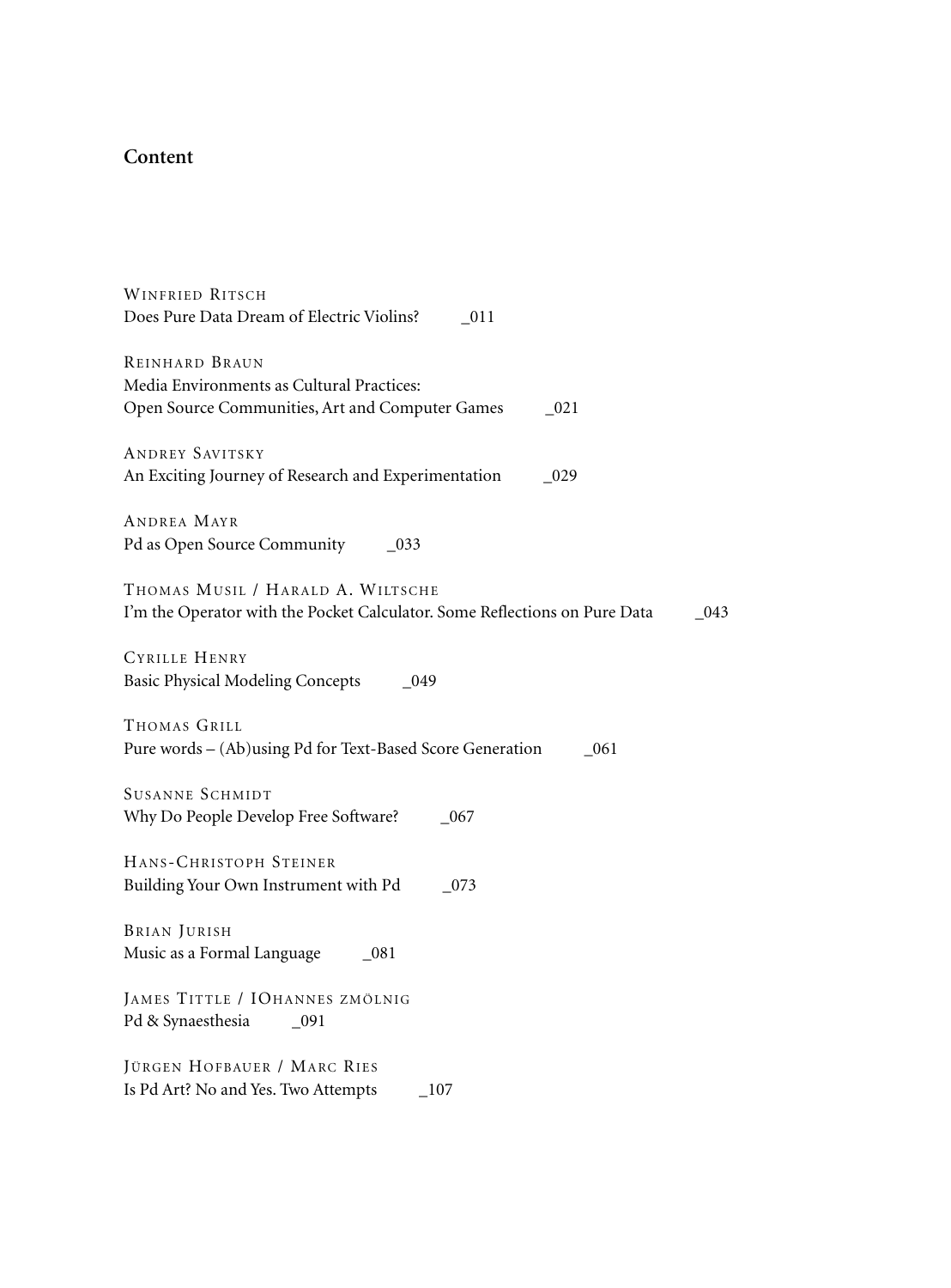| FRANK BARKNECHT                |     |  |
|--------------------------------|-----|--|
| What it takes to be a RRADical | 113 |  |

| GÜNTER GEIGER                                                      |       |
|--------------------------------------------------------------------|-------|
| The Search for Usability and Flexibility in Computer Music Systems | - 121 |
| RAMIRO COSENTINO                                                   |       |
| Audio & Video. Multi-Source Mixing an Streaming: Hack the Media    | - 139 |
| MILLER PUCKETTE                                                    |       |
|                                                                    |       |
| A Divide Between 'Compositional' and 'Performative' Aspects of Pd  | - 143 |
| WERNER JAUK                                                        |       |
| Creating from informal communication and Open Source<br>- 153      |       |
| <b>CHRISTIAN SCHEIB</b>                                            |       |
| Two Rooms. A short Conversation with Miller Puckette<br>- 165      |       |
|                                                                    |       |

Biographies \_171

pd~ Release 0.1  $\_175$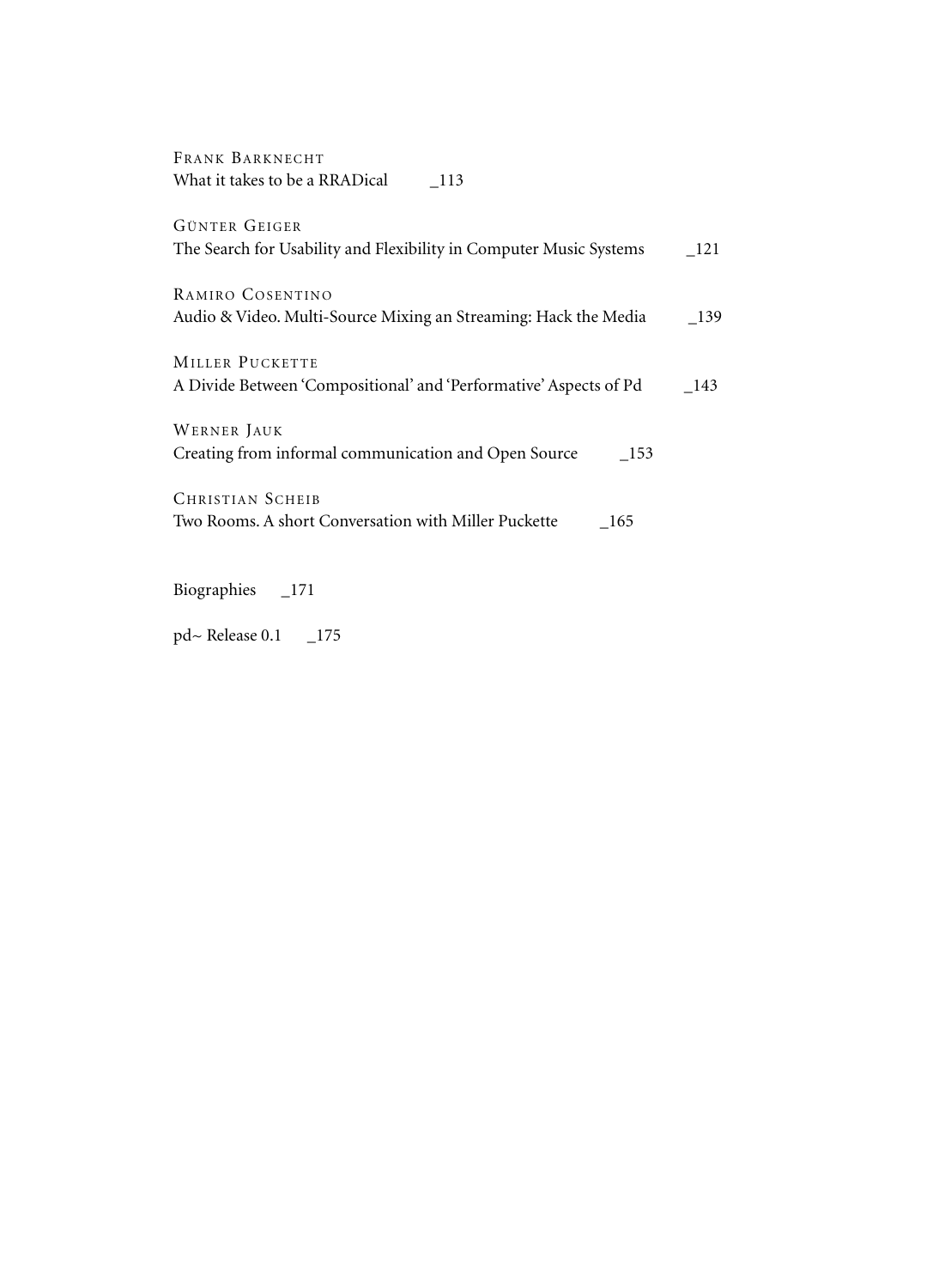